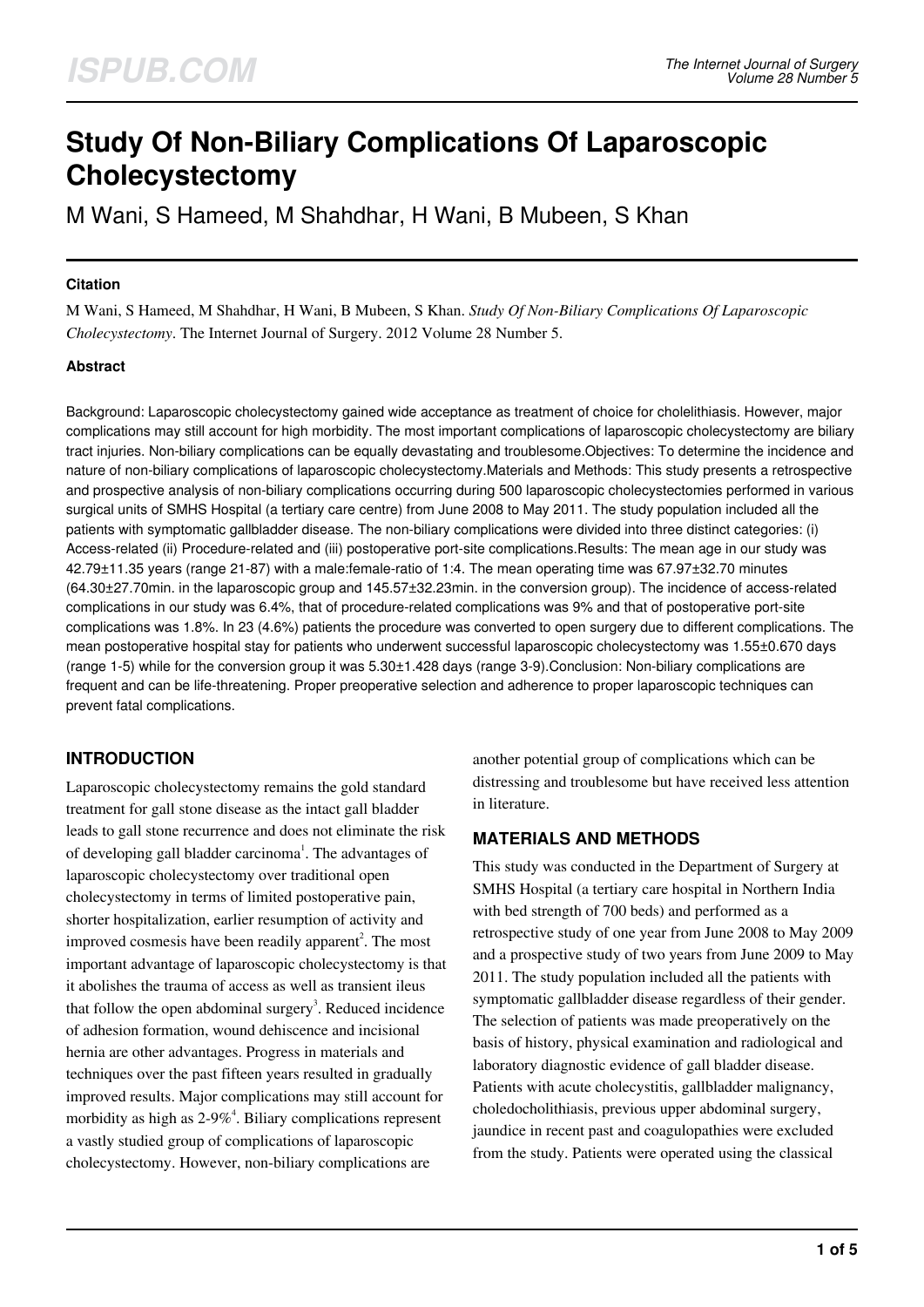four-port technique by seven surgeons with different levels of experience in laparoscopy. The pneumoperitoneum was created using closed technique in all patients. Details of each patient were recorded on a proforma. Careful note was made of intra-operative findings and complications, operative time, pain score and analgesic requirement in each patient.

# **RESULTS**

The mean age in our study was 42.79±11.35 years (range 21-87) with a male:female-ratio of 1:4. The majority of the patients (64.2 %) were in the 3<sup>rd</sup> and 4<sup>th</sup> decade of life.

## **Figure 1**

#### TABLE I: AGE-SEX CROSS TABULATION

| AGE GROUP | MALE | <b>FEMALE</b> | TOTAL |
|-----------|------|---------------|-------|
| $21 - 30$ | 9    | 68            | 77    |
| $31 - 40$ | 32   | 106           | 138   |
| 41-50     | 35   | 148           | 183   |
| $51 - 60$ | 27   | 38            | 65    |
| 61-70     | 9    | 24            | 33    |
| $71 - 80$ | 0    | 3             | 3     |
| 81-90     | 0    |               |       |
| TOTAL     | 112  | 388           | 500   |

The commonest symptom was dyspepsia (45.6%) while 34.8% of the patients were symptom-free at the time of surgery; 432 (86.4%) patients had no significant abdominal findings on examination; 466 (93.2%) patients had ultrasound-documented cholelithiasis while acalculous cholecystitis and gallbladder polyp were present in 1.6% and 0.4%, respectively.

## **Figure 2**

TABLE II: DISTRIBUTION OF CASES ACCORDING TO ULTRASONOGRAPHIC FINDINGS

| <b>USG</b> Findings      |          |         | No. of Patients | Percentage |
|--------------------------|----------|---------|-----------------|------------|
|                          | Single   | < 1.5cm | 119             | 23.8       |
| Cholelithiasis           |          | >1.5cm  | 17              | 3.4        |
|                          | Multiple |         | 330             | 66.0       |
| Acalculous cholecystitis |          |         | 8               | 1.6        |
| GB polyp > 1cm           |          |         | $\overline{2}$  | 0.4        |
| Mucocele                 |          |         | 24              | 4.8        |

The mean operating time was 67.97±32.70 minutes (64.30±27.70min. in the laparoscopic group and 145.57±32.23min. in the conversion group). The incidence of access-related complications in our study was 6.4%, that of procedure-related complications was 9% and that of postoperative port-site complications was 1.8%.

## **Figure 3**

#### TABLE III: DISTRIBUTION OF VARIOUS COMPLICATIONS REPORTED IN OUR SERIES

| COMPLICATION                                 | No. of Patients | Percentage |
|----------------------------------------------|-----------------|------------|
| ACCESS-RELATED (n=32)                        |                 |            |
| Intra-operative port-site bleeding           | 18              | 3.6        |
| Subcutaneous emphysema/pneumo-omentum        | 13              | 2.6        |
| Small-bowel laceration                       |                 | 0.2        |
| Colon laceration                             | Ni1             | 0.0        |
| Major vessel injury                          | Ni1             | 0.0        |
| PROCEDURE-RELATED (n=45)                     |                 |            |
|                                              |                 |            |
| Cystic artery bleeding                       | 12              | 2.4        |
| Liver bed bleeding                           | 14              | 2.8        |
| Gall-bladder perforation with stone spillage | 16              | 3.2        |
| Colon/duodenal/diaphragmatic injury          | Ni1             | 0.0        |
| Liver laceration/subcapsular liver hematoma  | 3               | 0.6        |
| POSTOPERATIVE PORT-SITE (n=9)                |                 |            |
| Port-site bleeding                           | 1               | 0.2        |
|                                              |                 |            |
| Port-site infections                         | 7               | 1.4        |
| Port-site hernia                             | 1               | 0.2        |
|                                              |                 |            |

In 23 (4.6%) patients the procedure was converted to open surgery due to different complications.

## **Figure 4**

#### TABLE IV: DISTRIBUTION OF CASES ACCORDING TO REASONS FOR CONVERSION TO OPEN CHOLECYSTECTOMY (n=23).

| REASONS FOR CONVERSION                                         | No. | Percentage |
|----------------------------------------------------------------|-----|------------|
| Dense adhesions with unclear anatomy                           | 7   | 1.4        |
| Wide cystic duct packed with calculi with choledocholithiasis  | 3   | 0.6        |
| Empyema                                                        |     | 0.2        |
| Anomalous cystic artery or uncontrolled cystic artery bleeding | 3   | 0.6        |
| Accessory cholecysto-hepatic duct                              |     | 0.2        |
| Uncontrolled liver bed bleeding                                | 4   | 0.8        |
| GB malignancy                                                  |     | 0.4        |
| Uncontrolled port-site bleeding                                |     | 0.2        |
| Small-bowel laceration                                         |     | 0.2        |
| TOTAL                                                          | 23  | 4.6        |

Conversion in all these cases was done because of the operative difficulty to cope with the situation and the learning curve for surgeons.

The mean analgesic requirement in the successful laparoscopic group was much less than in the conversion group  $(0.68\pm0.937)$  doses versus  $4.39\pm1.406$  doses; p-value <0.05). The mean postoperative hospital stay in the present series was  $1.72\nightharpoonup\pm1.06$  days. The mean postoperative hospital stay for patients who underwent successful laparoscopic cholecystectomy was 1.55±0.670 days (range 1-5) while for the conversion group it was 5.30±1.428 days (range 3-9).

# **DISCUSSION**

The non-biliary complications can be troublesome and distressing as can be biliary complications. In our series,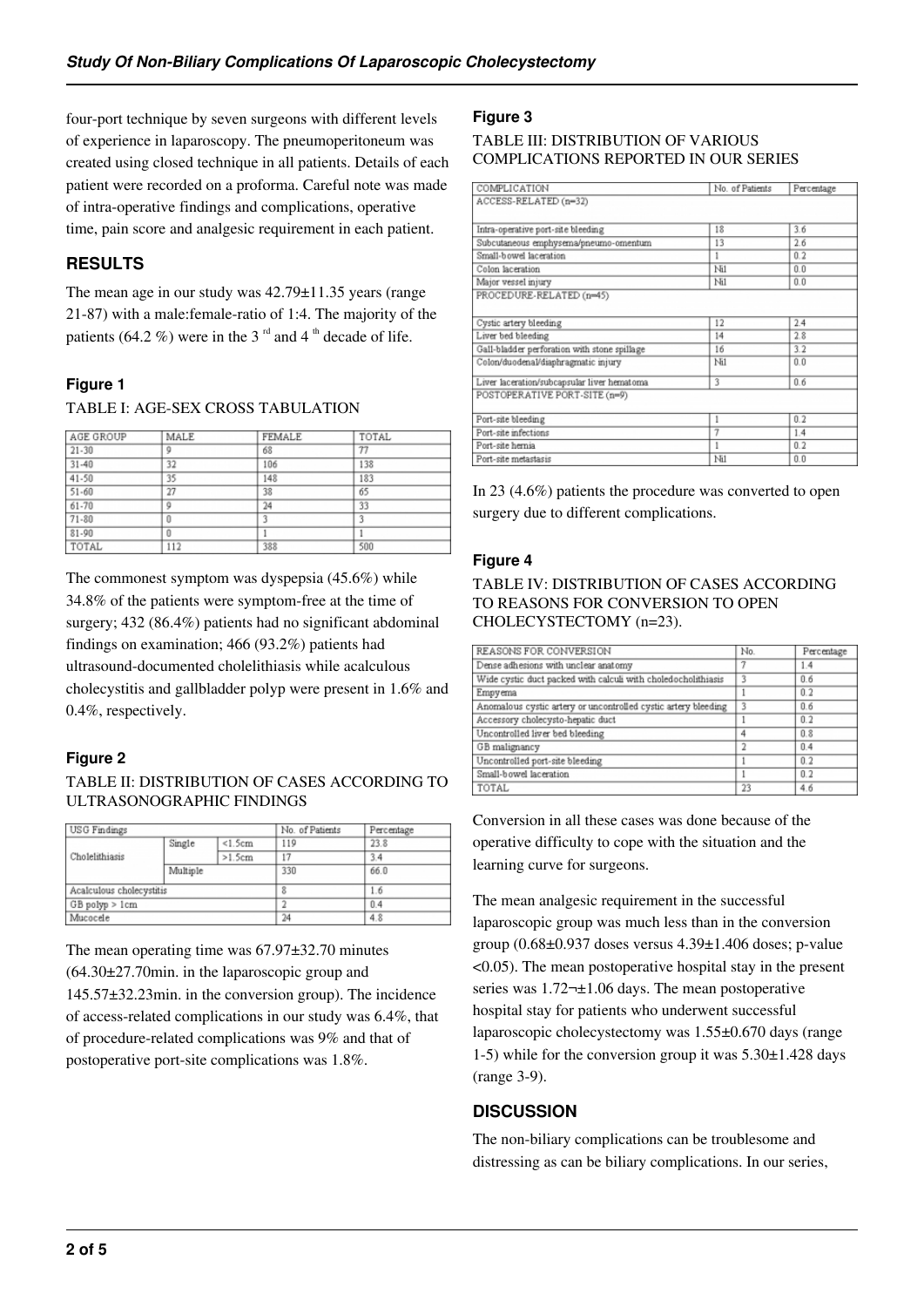non-biliary complications were divided into access-related, procedure-related and postoperative port-site complications. Among access-related complications, trocar injuries take a huge account, especially the first trocar insertion. Numerous risk factors have been implicated in increasing the incidence of access-related complications. These risk factors include postoperative adhesions, insufficient gastric emptying, full bladder, downwardly displaced liver, insufficient pneumoperitoneum, poor muscle relaxation, emaciate patients and careless angle or force of trocar insertion<sup>5</sup>. Some studies report the open technique of pneumoperitoneum creation to be advantageous over the closed technique<sup>17</sup>; however, in our series we concluded that the closed technique can give similar results while adhering to proper laparoscopic principles and proper pre-operative assessment and selection of patients<sup>18,19</sup>. In our series, port-site bleeding and subcutaneous emphysema were the commonest accessrelated complications occurring in 3.6% and 2.0%, respectively. Port-site bleeding, in most cases, can be prevented by trans-illumination of the anterior abdominal wall at the time of trocar insertion and trocar insertion through avascular planes<sup>6</sup>. Mayo et al. have made similar recommendations in their study<sup>7</sup>. Bleeding was controlled by applying pressure at the port site, tamponade, by diathermy coagulation or applying deep sutures in most of the patients and rarely required conversion to open surgery. Champault et al. reported 25 small-bowel lesions with 23 patients requiring conversion to laparotomy. The small bowel was most frequently injured organ in that series<sup>5</sup>. Deziel et al.<sup>2</sup> reported retroperitoneal major vessel injuries in 36 patients (0.05%) with 31 patients requiring laparotomy for hemostasis. There was a single small-bowel injury in our series requiring conversion to formal laparotomy; however, there was no major vessel injury or colonic injury in present series. Lifting-up of the abdominal wall, staying away from previous incision sites, insufflations at Palmer's point in the left hypochondrium, directing the Veres needle at 45 degree to the spine towards the pelvis and use of saline drop test all help in reducing the number of complications<sup>8</sup>. We report 9% procedure-related complications in our series, gallbladder perforation with stone spillage being most common in 3.2%. Cystic artery bleeding and liver bed bleeding occurred in 2.4% and 2.8%, respectively. These complications are more common while operating on patients with acute cholecystitis<sup>6</sup>. Similar results have been reported by Duca et al. in their study $\degree$ . Visceral injuries occur in 0.1 to 0.3% of all laparoscopic surgeries<sup>10</sup>. However, there was no duodenal or diaphragmatic injury in our series. Proper preoperative selection of patients, adherence to proper laparoscopic techniques and patience are important steps to prevent fatal complications. Some authors report the incidence of port-site hernias to be around  $1\%$ <sup>11</sup>. The incidence of port-site hernias in the present series was 0.2% and can be reduced with proper fascial closure of port sites. Conversion to open cholecystectomy should be considered early when faced with a difficult situation. The threshold for conversion should be low to prevent fatal complications. In some series, conversion rates of  $1.2\%^{12}$ ,  $2.0\%^{6}$ ,  $5\%^{13-14}$  and  $8.5\%$ <sup>15</sup> have been reported. In the present series, we report a conversion rate of 4.6%, dense adhesions and liver bed bleeding being most common reasons for conversion. Mrksic et al. reported a similar conversion rate in their series<sup>16</sup>. The mean postoperative hospital stay for patients who underwent successful laparoscopic cholecystectomy was 1.55±0.67 days (range 1-5 days) while for the conversion group it was 5.30±1.428 days (range 3-9 days). The mean hospital stay in our series correlates with other studies in literature. Thus it can be concluded that laparoscopic cholecystectomy reduces the analgesia requirement and the duration of sick leave in properly selected patients.

## **CONCLUSION**

Non-biliary complications of laparoscopic cholecystectomy can be troublesome and distressing at times. Adherence to proper laparoscopic principles and proper pre-operative selection of patients can reduce the number of these complications and the conversion rate to open surgery.

#### **References**

1. Cheslyn-Curtis S, Russell RC: New Trends in Gallstone Management. Br J Surg; 1991; 78: 143-149. 2. Deziel DJ, Millikan KW, Economou SG, Doolas A, Ko ST, Airan MC: Complications of laparoscopic cholecystectomy: A national survey of 4292 hospitals and an analysis of 77604 cases. Am J Surg; 1993; 165: 9-14. 3. Cuscheieri A, Berci G. McSherry CK: Laparoscopic cholecystectomy. Am J Surg; 1990; 159: 273. 4. Marakis G, Pavlidis TE, Aimoniotou E, Ballas K, Psarras K, Rafailidis S, Demertzidis H, Sakantamis A: Major complications during laparoscopic cholecystectomy. The Internet Journal of Surgery; 2006; 8: 1. 5. Champault G, Cazacu F, Taffinder N: Serious trocar accidents in laparoscopic surgery: A French survey of 103,852 operations. Surg Laparosc Endosc; 1996; 6(5): 367-370. 6. Malik AM, Laghari AA, Mallah Q, Hashmi F, Sheikh U, Hussain Talpur KA: Extra-biliary complications of laparoscopic cholecystectomy. How serious is the problem? J Min Access Surg; 2008; 4: 5-8. 7. Mayo J, Garcia-Aguilar J, Ortiz-Oshiro E, De-Diego

Carmona JA, Farnandez-Represa JA: Risks of minimal approach for laparoscopic surgery: Multivariate analysis of morbidity related to umbilical trocar insertion. World J Surg;1997; 21: 529-533.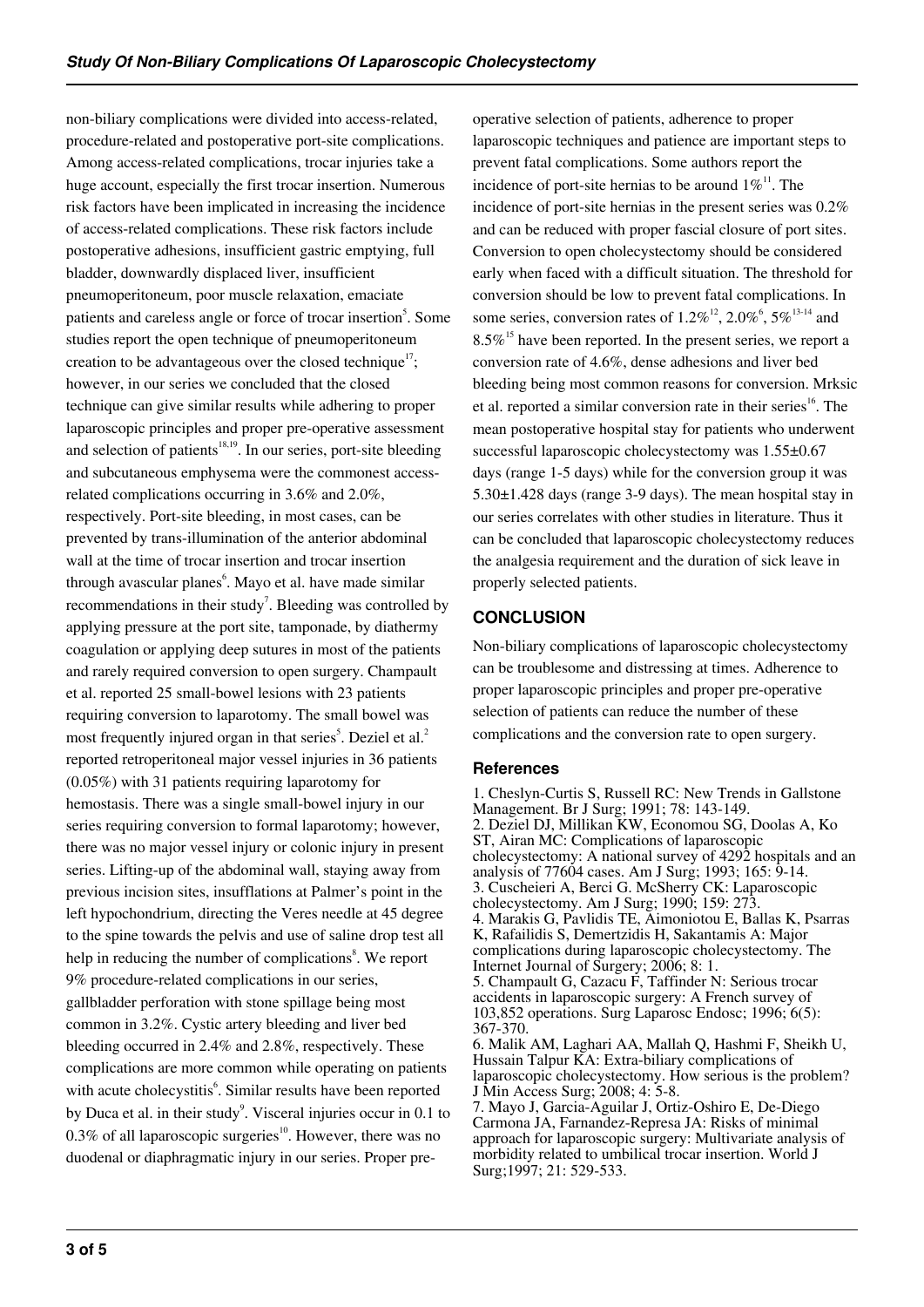8. Mir IS: Minimal access surgery: The port-site complications. JK Practitioner; 2003; 10(3): 226-228. 9. Duca S, Bala O, Al-Hajjar N, Lancu C, Munteanu D, Graur F: Laparoscopic cholecystectomy: incidents and complications. A retrospective analysis of 9542 consecutive laparoscopic operations. HPB Oxford; 2003; 5(3): 152-158. 10. Bonjer EL, Hazebrock EJ, Kazemeir G: Open and closed establishment of pneumoperitoneum in laparoscopic surgery. Br J Surg; 1997; 84: 599-602.

11. Holzinger F, Klaiber C: Trocar site hernias. A rare but potentially dangerous complication of laparoscopic cholecystectomy. Chirurg; 2002; 73(9): 899-904.

12. Udwadia TE, Patil SU, Udwadia RT, Bhandarkar DS: Laparoscopic cholecystectomy in India. Int Surg; 1992; 77(3): 149-153.

13. Bailey RW, Zucker KA, Flowers JL, Scovill WA, Graham SM, Imbembo AL: Laparoscopic cholecystectomy: Experience with 375 consecutive patients. Ann Surg; 1991; 214(4): 531-540.

14. Zucker KA, Bailey RW: Laparoscopic guided cholecystectomy. A plea for enthusiasm. Am J Surg; 1991; 161: 36-44.

15. Schirmer BD, Janet Dix, Edge SB, Mathew JH et al.: Laparoscopic cholecystectomy in obese patients. Ann Surg; 1992; 216(2): 146-151.

16. Mrksic MB, Farkas E, Cabafi Z, Kamlos A, Sarac M: Complications in laparoscopic cholecystectomy. Med. Pregl; 1999; 52: 253-257.

17. Yerdel MA, Karayalcin K et al.: Direct trocar insertion versus Veress needle insertion in laparoscopic

cholecystectomy. Am J Surg; 1999; 177(3): 247-9. 18. Cakir T, Tuney D, Esmaeilzadem S, Aktan AO: Safe Veress needle insertion. J Hepatobiliary Pancreat Surg; 2006; 13(3): 225-7.

19. Theodoropoulou K, Lethaby DR, Bradpiece HA, Lo TL, Parihar A: Direct trocar insertion technique: an alternative for creation of pneumoperitoneum. JSLS; 2008; 12(2): 156-8.